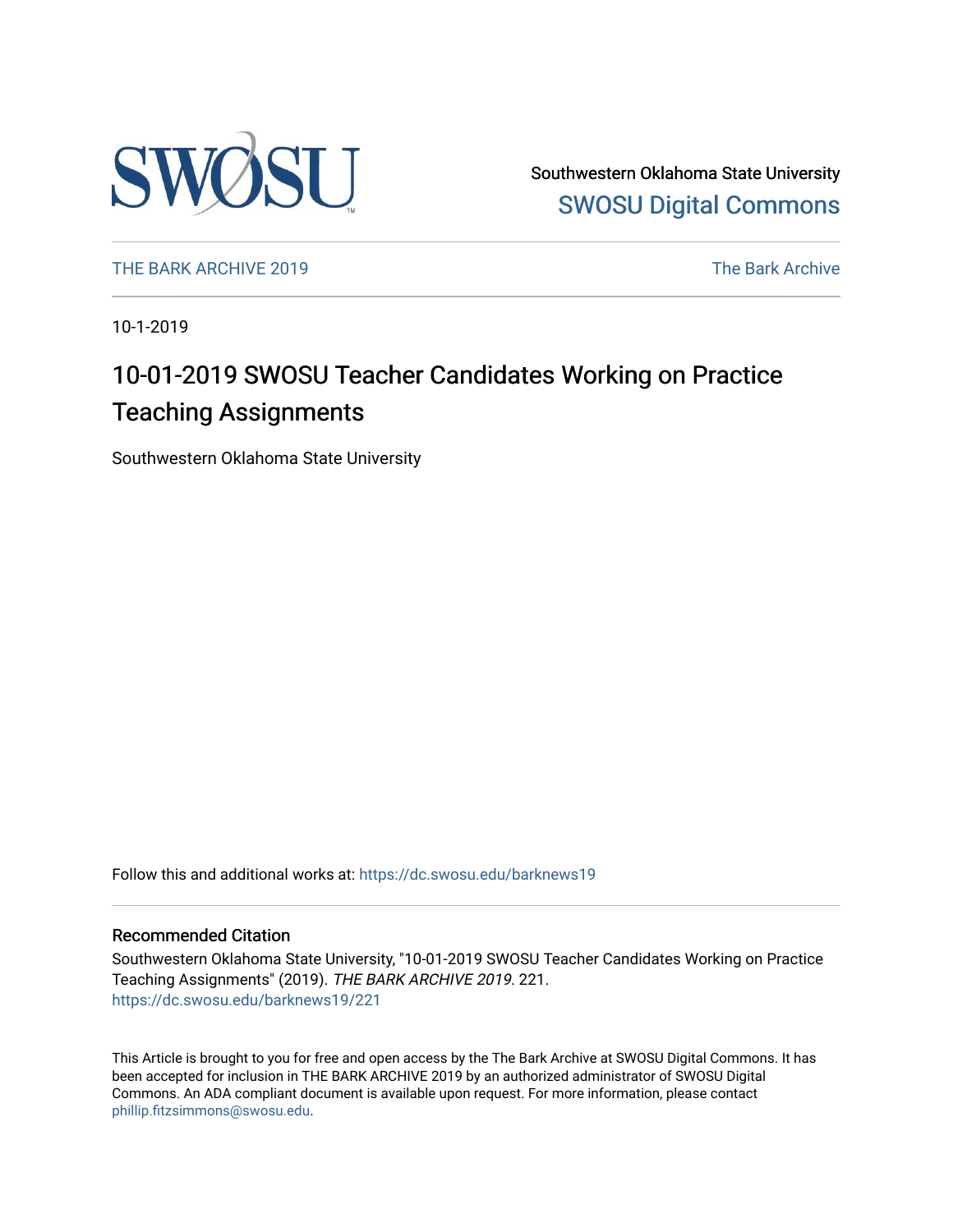

1 October, 2019

# **SWOSU Teacher Candidates Working on Practice Teaching Assignments**

Southwestern Oklahoma State University's Department of Education in Weatherford has sent out 40 teacher candidates who are working in 30 different schools. The candidates are doing their practice teaching assignments through December 6. Additional information about the program at SWOSU is available by contacting Reggy Yount at 580.774.3146 or reggy.yount@swosu.edu.



(From left): Cassie Smith, Altus, teaching in Blair; JB Kimberlin, Hollis, teaching in Union City; Ali Crabb, Hollis, teaching in Midlothian, TX.



```
(From left): Kendra Walker, Burns Flat, teaching in Burns Flat; Carlos Ramirez, Elk City, teaching in Yukon; Brandy Sanders, Elk City, teaching in Elk City
```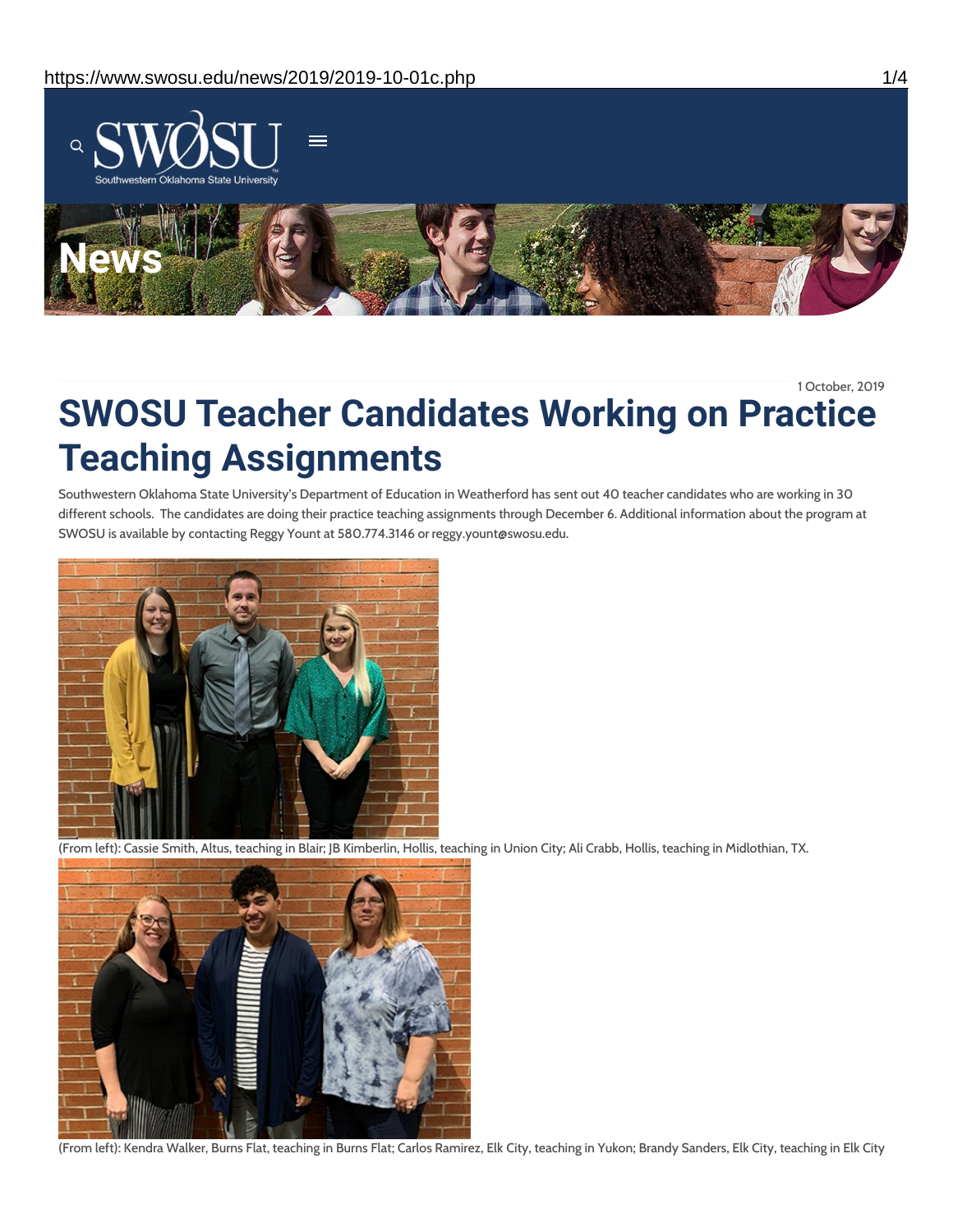

(From left): Morgan Sage, Binger, teaching in Hinton; Kelbi McSperitt, Carnegie, teaching in Carnegie; Luke Kinder, Carnegie, teaching in Watonga.



(From left): Halle Pineda, Mangum, teaching in Mangum; Nick Kendall, Mangum, teaching in Mangum; Dana Grubbs, Granite, teaching in Weatherford.

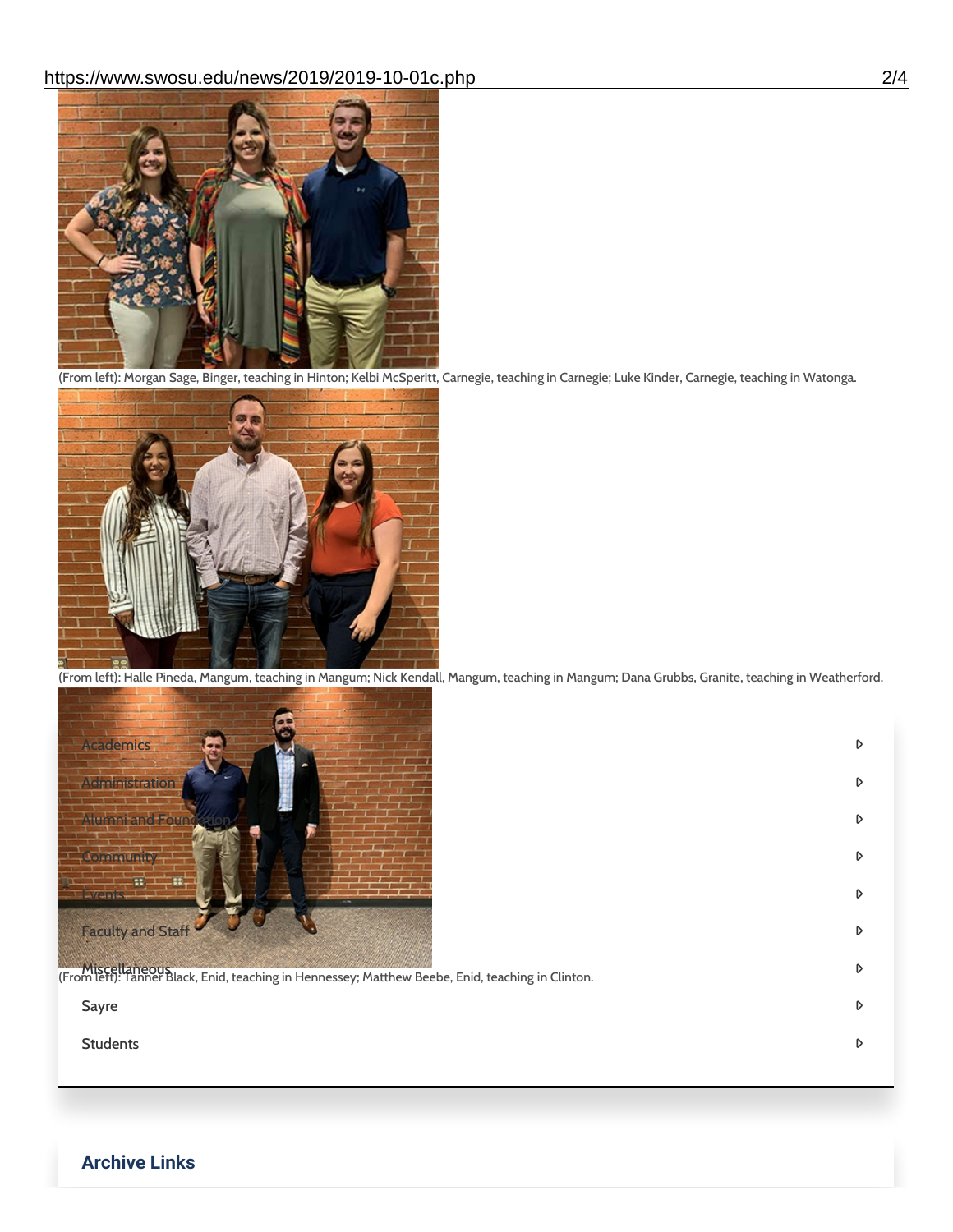

fyph



### Weatherford Campus

100 Campus Drive Weatherford, OK 73096

### Sayre Campus

409 E Mississippi Ave Sayre, OK 73662

Connect to Us

Contact [Information](https://www.swosu.edu/about/contact.php)

[University/Facility](https://www.swosu.edu/about/operating-hours.php) Hours

[Campus](https://map.concept3d.com/?id=768#!ct/10964,10214,10213,10212,10205,10204,10203,10202,10136,10129,10128,0,31226,10130,10201,10641,0) Map

Give to [SWOSU](https://standingfirmly.com/donate)

Shop [SWOSU](https://shopswosu.merchorders.com/)